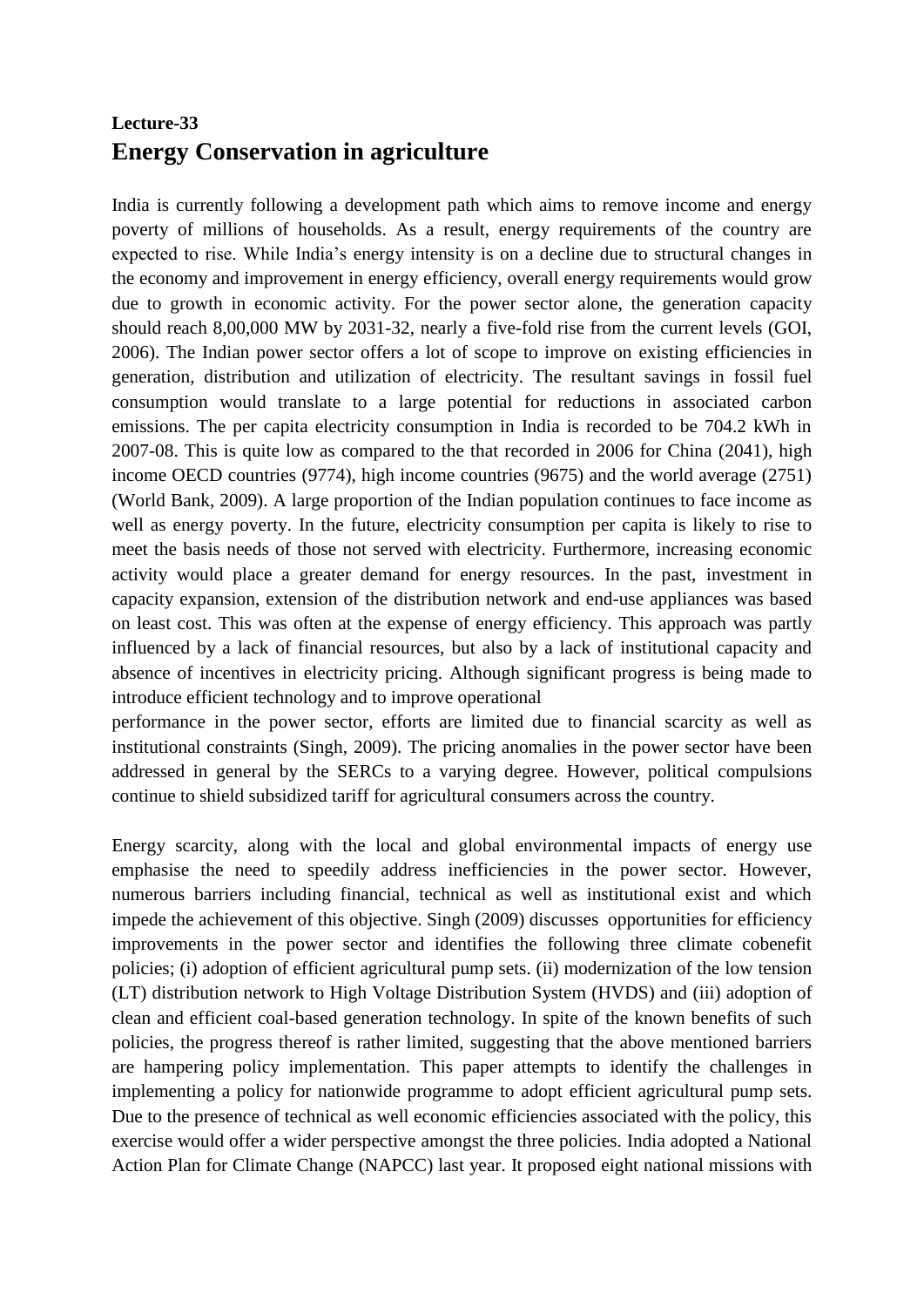climate related benefits including a National Mission on Enhanced Energy Efficiency (NME3) which has recently been approved (in-principle) by

the Indian Prime Minister. Apart from this, the Bureau of Energy Efficiency (BEE) has initiated large pilot projects under the Agricultural Demand Side Management (AgDSM) programme. This aims to reduce electricity consumption for irrigation by enhancing the efficiency of pump sets. This is discussed further in the next section. The main objective of this paper is to assess stakeholders' perspectives, through a survey,

on implementing a nation-wide policy for adoption of efficient agriculture pumps. This Further, the policy related to adoption of efficient agricultural pump sets also entails HVDS investment as a prerequisite. This is discussed further in the next section.

### **Policy for Adoption of Efficient Agricultural Pump Sets**

The policy recommendation is to implement a joint programme for replacement of inefficient agricultural pump sets (including motor/engine and pump assemblies, piping, foot valves etc.) along with mandatory electronic metering of their electrical connections. Such a program should be supplemented with feeder metering and system modernization of the low tension (LT) distribution network with a High Voltage Distribution System

(HVDS). The distribution companies (discoms) should also undertake separation of rural feeders with partial support from Restructured Accelerated Power Development and Reforms Programme (R-APDRP). Irrigation pumps used in the agriculture sector account for about 25% of electricity consumption in India. This share is reported to be 48.89% in Gujarat, 43.39% in Haryana and 42.27 % in Karnataka. Due to subsidised tariffs, agricultural consumers contribute only a little to the revenue of utilities. Farmers, who pay HP-based flat rates irrespective of their electricity use, perceive zero marginal cost for electricity use and, hence, disregard efficiency in consumption. This is reflected in purchase preference for cheap but inefficient pumps. Various pilot studies have revealed the poor level of energy efficiency of these pumps. An energy audit of electrical pump sets at four field study locations in Haryana average pump set efficiency was found to be only 21-24% (World Bank, 2001). The study also found that only 2% of the pumps surveyed had efficiency levels above 40%. Phadke et al. (2005) find that a DSM program for replacing ineffieicnt agricultural pumps in Maharashtra would be cost effective by lowering the short-run cost of electricity generation in the state. More recently, an energy audit of a sample of pump sets at Doddaballapur Taluk of Bangalore Rural District in Karnataka was conducted under the Water and Energy Nexus (WENEXA) Project of the USAID. The study revealed that 91 per cent pumps were operating at the efficiency of less than 30 per cent (Oza, 2007). Subsidised tariffs for agriculture and domestic consumers are supported partly by budget subsidies from respective state governments. In 2007-08, this was estimated to be Rs. 141.6 billion (GOI, 2008). Apart from this, the SERCs continue to rely on cross subsidisation of tariffs by charging higher tariffs from industrial and commercial consumers to support lower tariffs for agriculture and domestic consumers. Flat pricing of electricity and unmetered supply continues to shield inefficiency in consumption and obscures operational efficiency of utilities. A policy to enhance efficiency of pump sets, to meter such consumption and to price electricity efficiently would have wider implications for the sector and beyond. A reduction in subsidy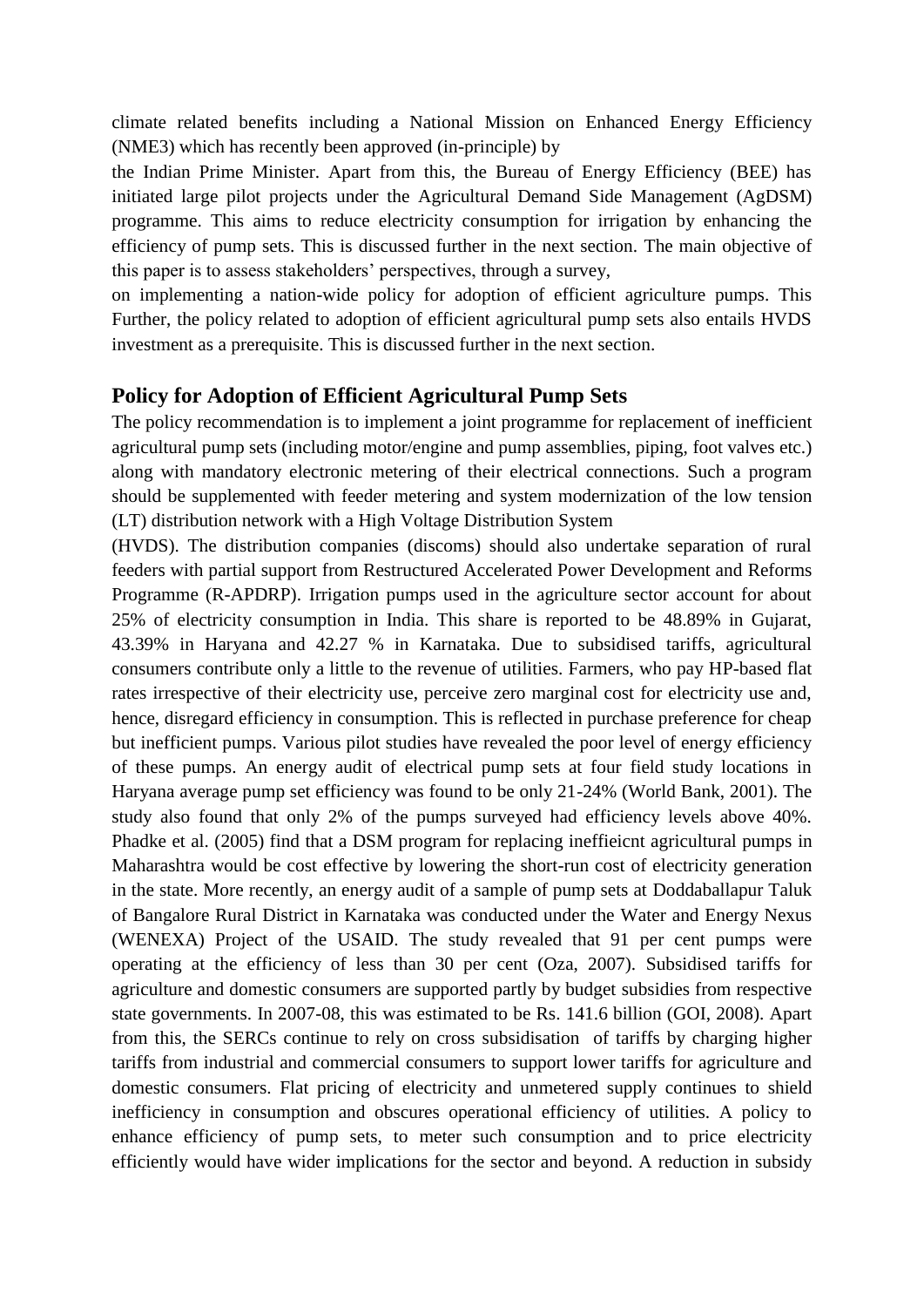requirement for the power sector would allow state governments to channel the funds to other social sectors including education, primary health and rural infrastructure. In this context, Singh (2009) proposed a national programme for adoption of efficient pumps for agricultural use to moderate the impact of above mentioned institutional inefficiencies.

## **INTERNATIONAL SUPPORT FOR DOMESTIC ACTION**

We constructed alternate policy scenarios for varying degree of adoption of efficient pump sets by farmers. It is assumed that number of agricultural pump sets would grow to 20 million by 2011-12. In efficient scenarios, all new pump sets are expected to be efficient and hence require less number of hours of operation, and have 10% lower rated output. Similar is the case for all pump set replacements. The transmission and distribution (T &D) losses are expected to fall from 32.25% in 2007-08 to 25% by 2011-12. In a conservative scenario with little penetration of efficient pumps, it was estimated that about 5% reduction in carbon emissions can be achieved. In the case of an aggressive pump replacement scenario, a reduction in carbon emissions of up to 30% can be achieved.

There are multiple benefits for the power sector utilities as well. A lower demand for power from the agriculture sector would improve consumption profile towards better paying customers and, hence, would improve revenue realization per unit of electricity. Agricultural loads are rather spread out and hence incur higher technical losses. A change in consumption pattern away from agriculture could lower overall technical losses for the distribution utilities. It is often argued that due to the absence of metering, part of  $T \& D$  losses are often camouflaged as consumption in the agriculture sector. Better metering and energy accounting would certainly help in bringing more transparency in the system. These are expected to improve operational as well as financial performance of distribution utilities. In the long-run, these changes would provide a conducive environment for efficiently pricing the electricity in a manner which provides incentive for energy conservation. A lower demand for electricity would necessitate lower investment for generation capacity addition in the sector in the longrun.

## **Drivers and Key Stakeholders: Agricultural Pump Set Replacement**

Identification of drivers a policy implementation empowers the policy makers as well as the implementing agencies to commit resources. The importance of key drivers for implementing a nation-wide policy for pump set replacement would also assist in identifying benefits to various stakeholders and thus seek their cooperation and commitment. It is often noted that a lack of institutional capacity has resulted in failure of various public programmes both within and outside the energy sector. The most important drivers that support implementation of the suggested policy are identified as:

- Energy savings
- Reduced pressure on groundwater reservoirs
- Ability to manage tariff subsidy
- Enhanced transparency and accounting of energy consumption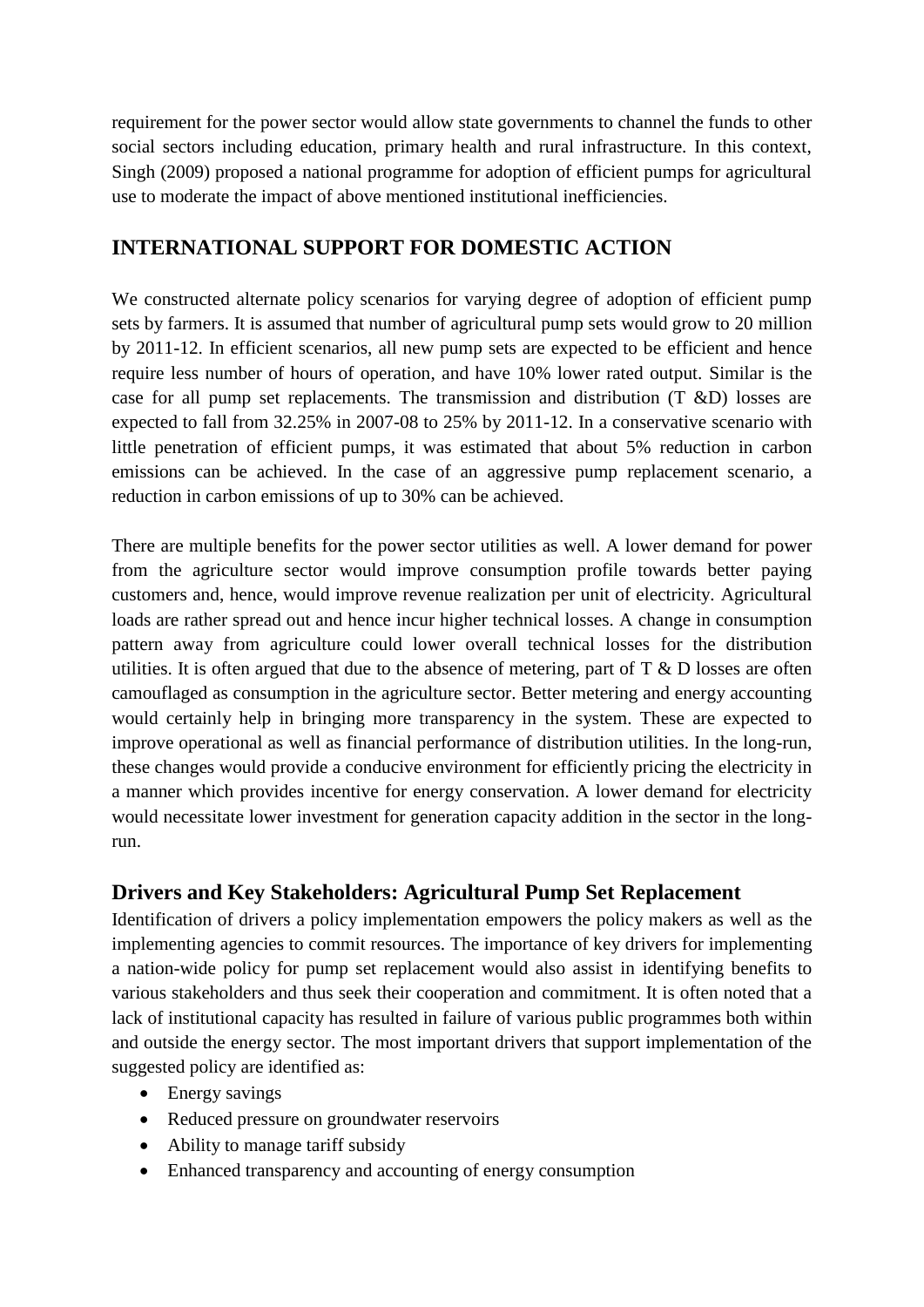• Facilitation of appropriate tariff design

It is important to note that benefits of the policy go beyond the power sector and has other environmentally benign outcomes, like by easing pressure on groundwater reservoirs. Due to lack of consumer metering and energy accounting, system losses have been camouflaged as high consumption in the agricultural sector (Singh, 2006). Improved transparency and energy accounting would not only plug revenue leakages, but may also reduce the tariff subsidies from state governments. The respondents to the survey identify the respective state governments as the most important actors for the implementation of this policy. This was followed by the distribution companies, central government and regulatory institutions. Furthermore, the respondents also identified a role for associated ESCOs / implementing agencies, who would undertake projects for replacement of inefficient pump sets. Given the crucial role to be played by stale level entities, a clear recommendation would be to strengthen institutional capacity with state-level agencies to successfully implement such a programme.

# **USDA's Cooperative State Research, Education, Extension and Service (CSREES)**

leverages the nationwide expertise housed at land grant universities. CSREES provides funding for about 60 projects that include an energy-related objective. The goals of these projects include:

• Reducing costs associated with the conversion of biomass to energy and industrial products,

• Increasing biobased product inventories to replace petroleum based products,

• Developing technologies for effectively converting agricultural (including forestry) residuals into energy and products,

• Developing cost effective biocatalysts capable of converting lignocellulosic materials economically, effectively and with low environmental impact, and

• Identifying unique biomass feedstocks for the sustainable production of bioenergy and industrial products.

**USDA's Farm Service Agency (FSA)** administers the Conservation Reserve Program (CRP) and the CCC Bio-Energy Program. The CRP was established by the Food Security Act of 1985 to assist owners and operators in conserving and improving soil, water, and wildlife resources on their farms and ranches by converting highly erodible and other environmentally sensitive cropland and marginal pasture to long-term resource conserving covers. Participants enrol cropland in the CRP for a period from 10 to 15 years in exchange for annual rental payments and cost-share assistance for installing certain conservation practices. Enrollment of up to 39.2 million acres is authorized, and there are currently about 36 million acres under contract.

CRP lands sequester significant amounts of carbon dioxide in soils and vegetative cover and many CRP lands have the potential to be used for the production of bioenergy crops, such as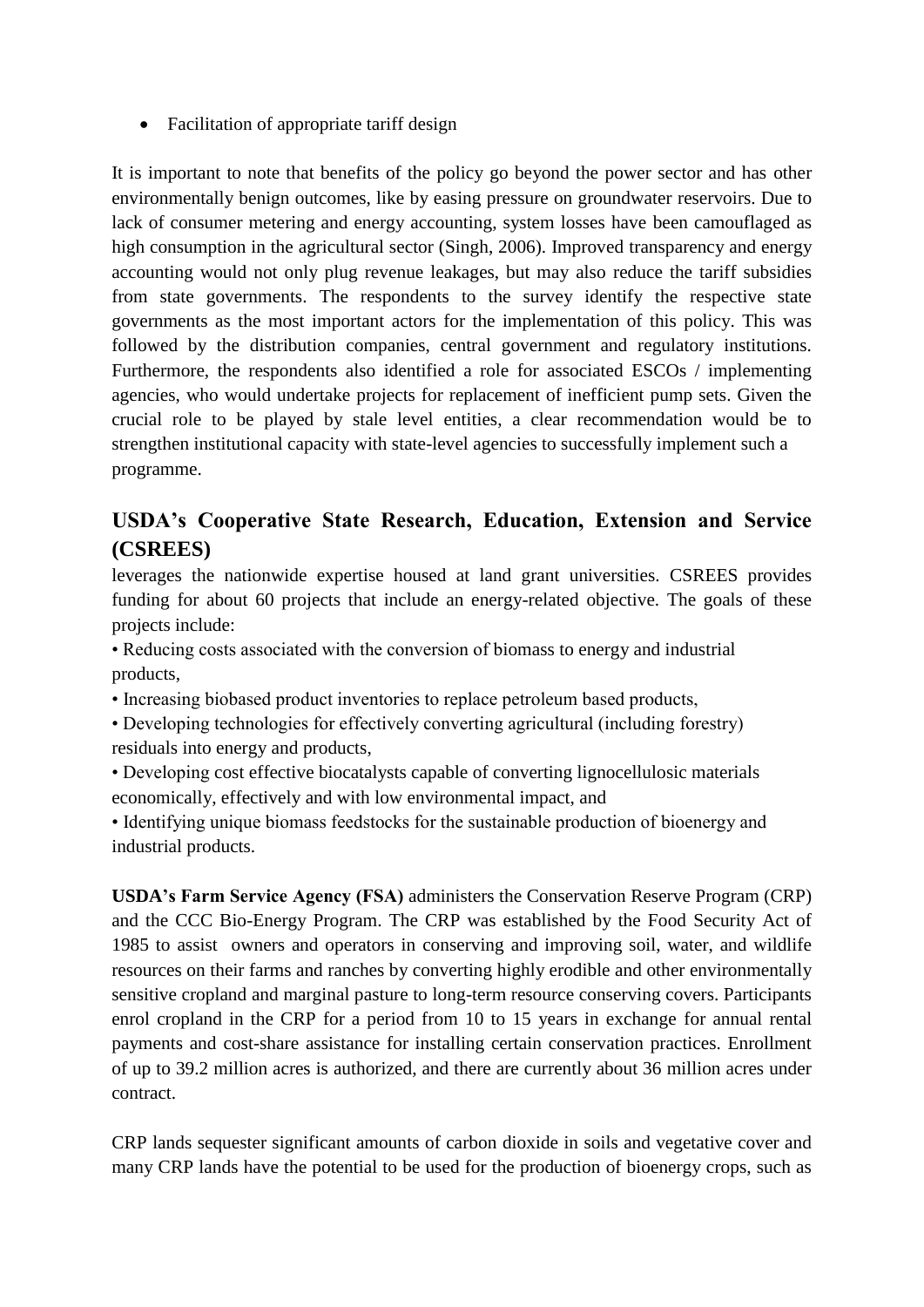switchgrass, willows, and poplars. A 2003 analysis, for example, estimated that 13 million acres of cropland enrolled in the CRP could produce an average of about 4 tons of biomass per acre (dry matter) or over 50 million tons of biomass annually. The 2002 Farm Bill specifies the conditions under which CRP enrolled acreage can be utilized for biomass production. First, harvesting must be consistent with conservation of soil, water quality, and wildlife habitat, and second, payments must be reduced commensurate with the economic value of the biomass produced. Under CRP's Biomass Pilot Program established in 2000, USDA approved the use of CRP land in 4 projects located in 4 States. The programs approved include one each in Minnesota (hybrid poplars), New York (willows), Iowa (switchgrass), and Pennsylvania (switchgrass). Projects were also approved in Oklahoma and Illinois.

The CCC Bioenergy Program began on December 1, 2000, and ended on June 30, 2006. Under the program, cash payments were made to bioenergy producers who increase their annual bioenergy production from eligible agricultural commodities. Eligible commodities included barley, corn, grain sorghum, oats, rice, wheat, soybeans, other oilseeds, cellulosic crops, and animal fats and oils. From December 2000 through March 2006, the program reimbursed bioenergy producers \$537 million for 2.5 billion gallons of increased ethanol production, 146.4 million gallons of increased biodiesel production, and 26.7 million gallons of base biodiesel production.

USDA's Office of Energy Policy and New U**se**s administers the Federal Biobased Preferred Products Procurement Program (FB4P), the USDA Certified Biobased Product Labeling Program and Biodiesel Education Program (BEP). All three programs were created by the 2002 Farm Bill. Under the FB4P, Federal agencies will be required to give procurement preference to qualified biobased products if the products are available, meet performance standards, and are available at costs similar to their non-biobased counterparts. Biobased products are defined as commercial or industrial products that are composed, in whole or in significant part, of biological products or renewable domestic agricultural materials (including plant, animal, and marine materials) or renewable forestry materials. The first in a series of rules to designate items for preferred procurement was published as a final rule in March 2006. Six items were designated for preferred procurement by this rule: mobile equipment hydraulic fluids, biobased roof coatings, water tank coatings, diesel fuel additives, penetrating lubricants and, bedding, bed linens and towels. The 2002 Farm Bill also provides for a voluntary program authorizing producers of qualified biobased products to use a "USDA Certified Biobased Product" label and logo to identify qualified products. The 2002 Farm Bill authorized funding of \$1 million per year from FY 2003-07 for education grants under the BEP. Under BEP, two competitive grants were awarded to the National Biodiesel Board and the University of Idaho to educate the public, and government and private entities that operate vehicle fleets on the benefits of using biodiesel. Program funds have been used for organizing national conferences, conducting technical workshops, and distributing educational materials, including manuals on quality control. Many partnerships with other groups and government agencies have been formed to share information, leverage resources, coordinate activities, and avoid program redundancies. In addition to ethanol and biodiesel, biomass and animal wastes can be used to produce renewable energy. Biomass is used to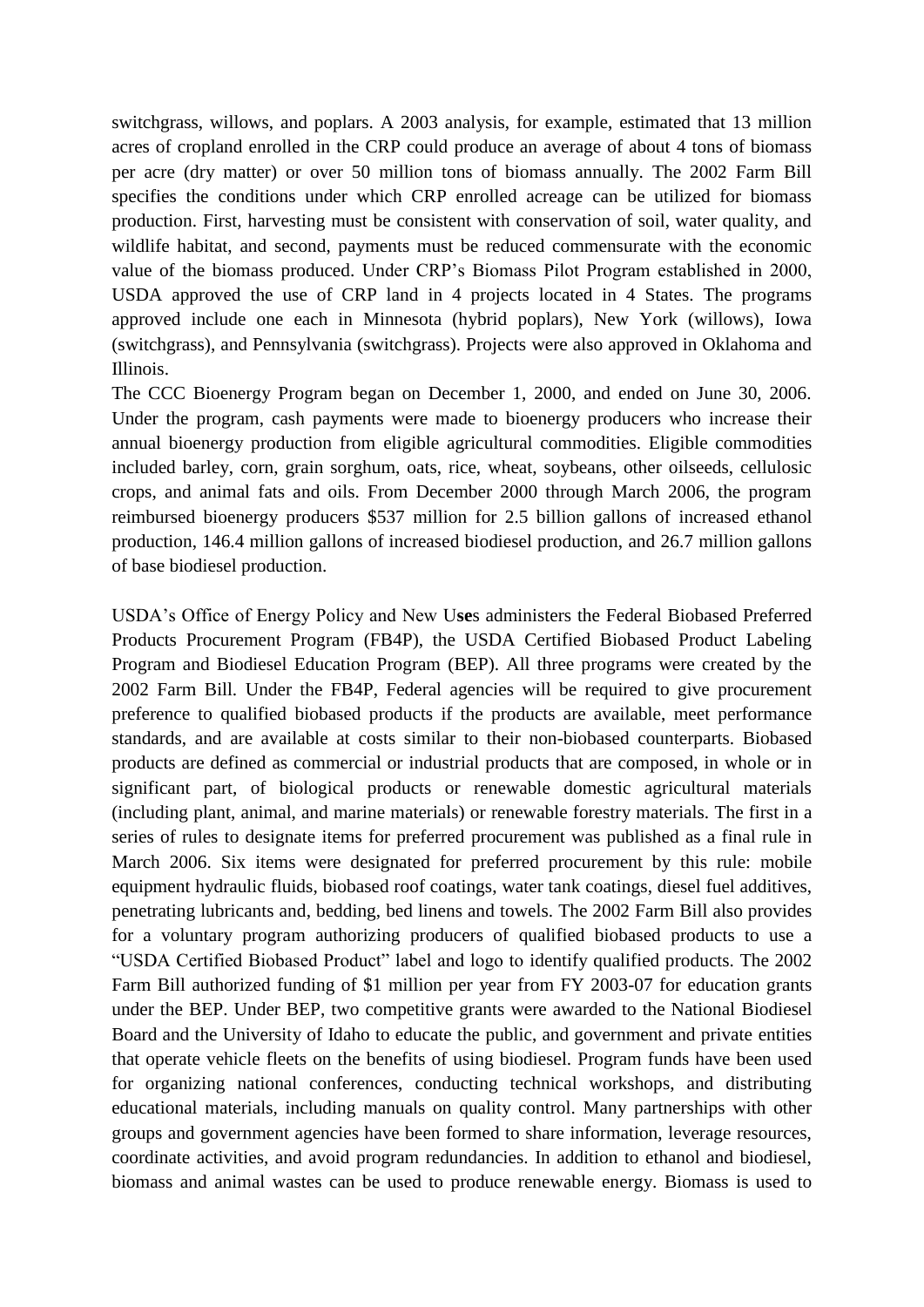generate electric power by direct burning, using gasification systems, or mixing biomass with coal in coal-fired electrical generation facilities.

The primary feedstocks include wood waste used by the pulp and paper industry for industrial heat and steam production. In addition, forest residues and municipal solid waste are used to generate electricity. Another potentially large source of renewable energy is animal waste which can be turned into methane gas through anaerobic digestion. Anaerobic digesters are being adopted by commercial livestock operations not only to produce energy, but also to meet new state and Federal regulations for controlling animal waste. Currently, there are over 90 anaerobic digester projects, either in operation or under construction, located throughout the United States. Nearly all the anaerobic digesters are associated with dairy operations, with a few associated with swine or poultry operations. Another emerging approach to reducing U.S. fossil energy use is to replace petroleum based products with products made from biomass. There are many industrial and consumer products that have been traditionally made from biomass, including yarns and fabrics, soaps and detergents, pulp and paper, lubricants and greases, and adhesives and paints. However, agricultural feedstocks can be used to produce non-traditional products such as chemicals, plastics, hydraulic fluids, and pharmaceuticals. There are many agricultural feedstocks that can be used to make bioproducts, including a variety of crops, wood and plant oils, and agricultural and forestry residues. Bioproducts often require less energy to produce than the fossil and inorganic products they replace. With the increasing costs of fossil fuels, U.S. industries have an increased incentive to consider and produce alternative bioproducts. As examples of new biobased technology, corn starch is being used to produce bioplastic products, and soybeans are being used to produce a polymer used to manufacture carpet backings. The chemical industry could potentially offer a large market for numerous high-value biobased chemicals and other materials made from agriculture.

Progress is also being made in developing energy from solar, wind, and geothermal resources although the amount of energy from these sources is relatively small. Small-scale solar applications are already commercially available that provide electricity for lighting, battery charging, water pumping, and electric fences. There also has been an emergence of largescale solar technology that is being used in homes and in the industrial sector. Small-wind systems are currently being developed to generate electricity in remote areas and utility-size turbines have been increasing in numbers, especially on farms in areas with consistently high wind speeds. More geothermal resources are being tapped to produce electrical or thermal energy in local areas. There are many agricultural applications for geothermal energy, including heating greenhouses, providing warm water for aquaculture operations, and drying produce. Although ethanol growth has been impressive in recent years, ethanol accounts for about 3 percent of total annual gasoline consumption. About 14 percent of the U.S. corn crop was used for ethanol in 2005/06 and USDA projects 20 percent of U.S. corn production will be converted into ethanol in 2006/07. Clearly, the supply of corn is relatively small compared to gasoline demand, so other domestic sources of renewable energy must be developed to replace oil imports if the U.S. is to greatly reduce its dependence on imported oil. Biodiesel can extend the diesel fuel supply, but the supply of oil crops, animal fats, and other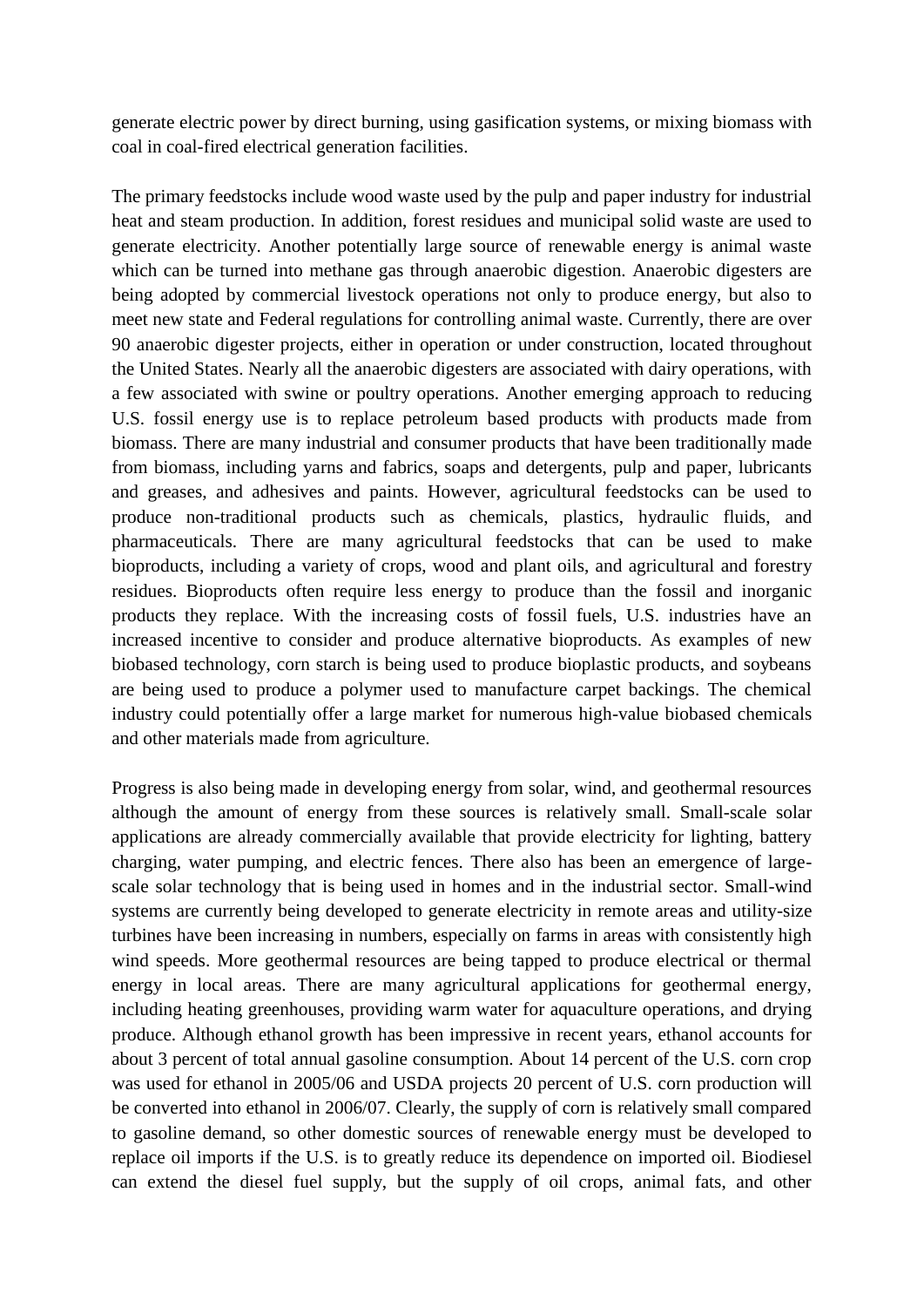feedstocks are also relatively small compared to the diesel fuel market. Research may provide technological breakthroughs leading to a significant expansion in ethanol production. In the near future, ethanol's feedstock base could expand significantly with the advancement of technology that could economically convert switch grass and other low-valued biomass into cellulosic ethanol.

**USDA's Forest Service (FS)** also plays a major role in energy production and conservation. The FS is working to increase production of all energy sources in an environmentally sound manner, capitalizing on the potential of woody biomass as a renewable energy resource, and contributing to the improvement of infrastructure for transmitting energy across the country. Increasing domestic energy supply includes providing energy facility corridors, ensuring that lands are available for energy mineral development and production, developing renewable energy resources such as woody biomass, wind, solar power, and geothermal energy, and relicensing hydropower facilities. Nearly 50 percent of the nation's geothermal energy production comes from Federal lands. There are currently 354 federal geothermal leases, 116 on National Forest lands, covering nearly 360,000 acres. At the present time, there are 5 producing leases on National Forest lands contributing to a 12 mega-watt plant and a 45 mega-watt power plant that, combined, have resulted in more than \$12 million in royalties.

The FS actively participates in a government-wide initiative aimed at promoting development and use of biobased products and bioenergy. Programs include research on enhancing opportunities to use forest biomass to produce energy and other value-added products; developing economical, environmentally acceptable woody cropping systems to produce energy and other value-added products; exploring new processes to convert wood into ethanol; and identifying ways to increase energy conservation through changes in manufacturing technologies, harvesting technologies, building construction practices, and designed landscapes.

The focus of the FS Biomass and Bioenergy efforts is woody materials that are not part of the commercial forest product material flows. Woody biomass includes forest vegetation treatment residuals (tree limbs, tops, needles, leaves and other woody parts) that are byproducts of forest management and ecosystem restoration. Currently these materials are underutilized, commercial value is low, and markets are small to non-existent.

A recent joint USDA and DOE report, *Biomass as Feedstock for a Bioenergy and Bioproducts Industry: The Technical Feasibility of a Billion-Ton Annual Supply*, commonly known as the "Billion Ton Report," projects that there are over 1.3 billion dry tons per year of biomass potential, enough to produce biofuels sufficient to meet more than one-third of the nation's current demand for transportation fuels by 2030. About one-quarter of that total, roughly 380 million dry tons of biomass could be produced in a sustainable manner from residues from private, State, Tribal and Federal forest lands and from forest wood wastes.

The Healthy Forest Restoration Act (HRRA) authorized the use of \$5 million to help "establish small-scale business enterprises to make use of biomass and small-diameter material." These funds were to be used to: (1) help reduce forest management costs on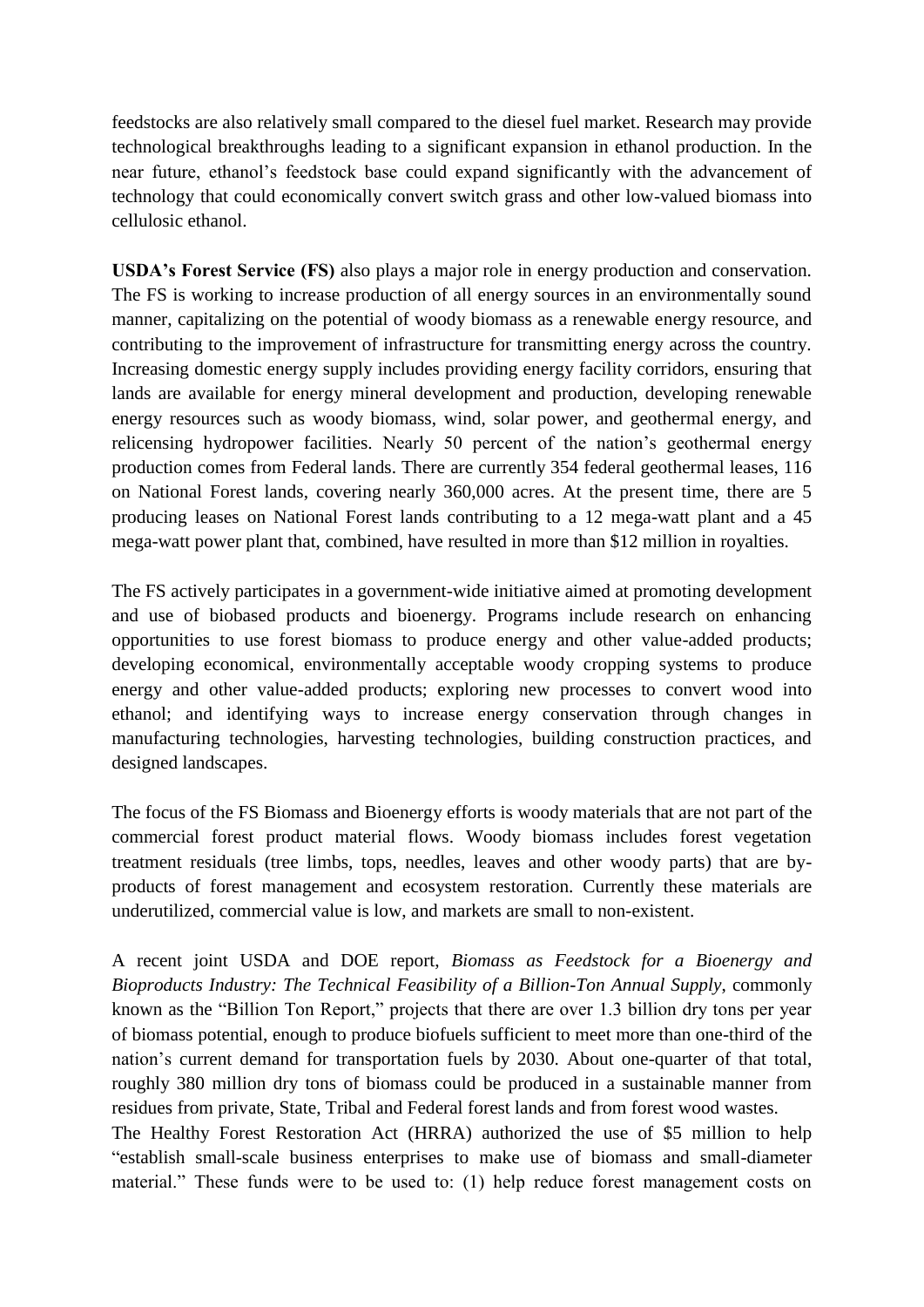National Forest System lands by increasing the value of biomass and other forest products generated from hazardous fuel treatments; (2) create incentives and/or reduce business risk for increased use of biomass from or near national forestlands; (3) institute projects that target and help remove conomic and market barriers to using small-diameter trees and wood biomass.

### **Effects on Renewable Energy Production and Energy Efficiency**

Federal and State governments have helped create markets for renewable energy through tax incentives and mandates. Ethanol production has increased sharply since the late 1990s, to 4 billion gallons in 2005 up from 1.8 billion gallons in 2001. Biodiesel production has grown to over 90 million gallons in 2005, a nine-fold increase from 2001. The EPACT mandates that 7.5 billion gallons of renewable energy be used in motor vehicles by 2012, guaranteeing a future demand for the renewable fuels. In addition to Federal and State programs, high oil prices and the phase out of MTBE have contributed to the growth in renewable fuels production since 2001. While modest in size compared with tax incentives, USDA programs have contributed to this growth. RD grants, loans, and loan guarantee programs supported the planning and construction of new production facilities and energy conservation projects, creating jobs and additional wealth enhancing opportunities in rural America. In total, 650 renewable energy and energy efficiency projects have been funded between FY 2001-05 at a Federal cost of \$356 million. In addition, matching and funding by the private sector supporting these projects totaled another \$1.3 billion. Included in these programs are 132 ethanol and biodiesel, 130 wind, 20 solar, 4 geothermal, 2 hydrogen, and 11 hybrid projects; 92 anaerobic digesters and 7 landfill gas recover systems; 168 energy efficiency projects; and other projects including solid fuel research.

In 2005, additional conservation practices applied with the assistance of USDA that improved energy efficiency on farms and ranches included:

- Residue management on 4.5 million acres,
- Irrigation water management on 1.2 million acres,
- Nutrient management on 4.1 million acres, and
- Pesticide management on 3.9 million acres.

There is a significant opportunity to realize immediate economic and environmental gains through energy conservation activities. Preliminary estimates of the potential national savings from implementing the following five conservation measures could be greater than \$2 billion per year. The measures include:

- Doubling of no-till acreage (from 62 to 124 million acres), saving 217 million gallons of diesel fuel and \$500 million each year;
- Switching from high or medium pressure systems to low pressure systems, lowering electricity use, and saving \$100 million in pumping irrigation water costs;
- Increasing diesel irrigation pump efficiency by 10-percent, reducing diesel consumption by almost 26 million gallons, and saving farmers and ranchers almost \$60 million each year;